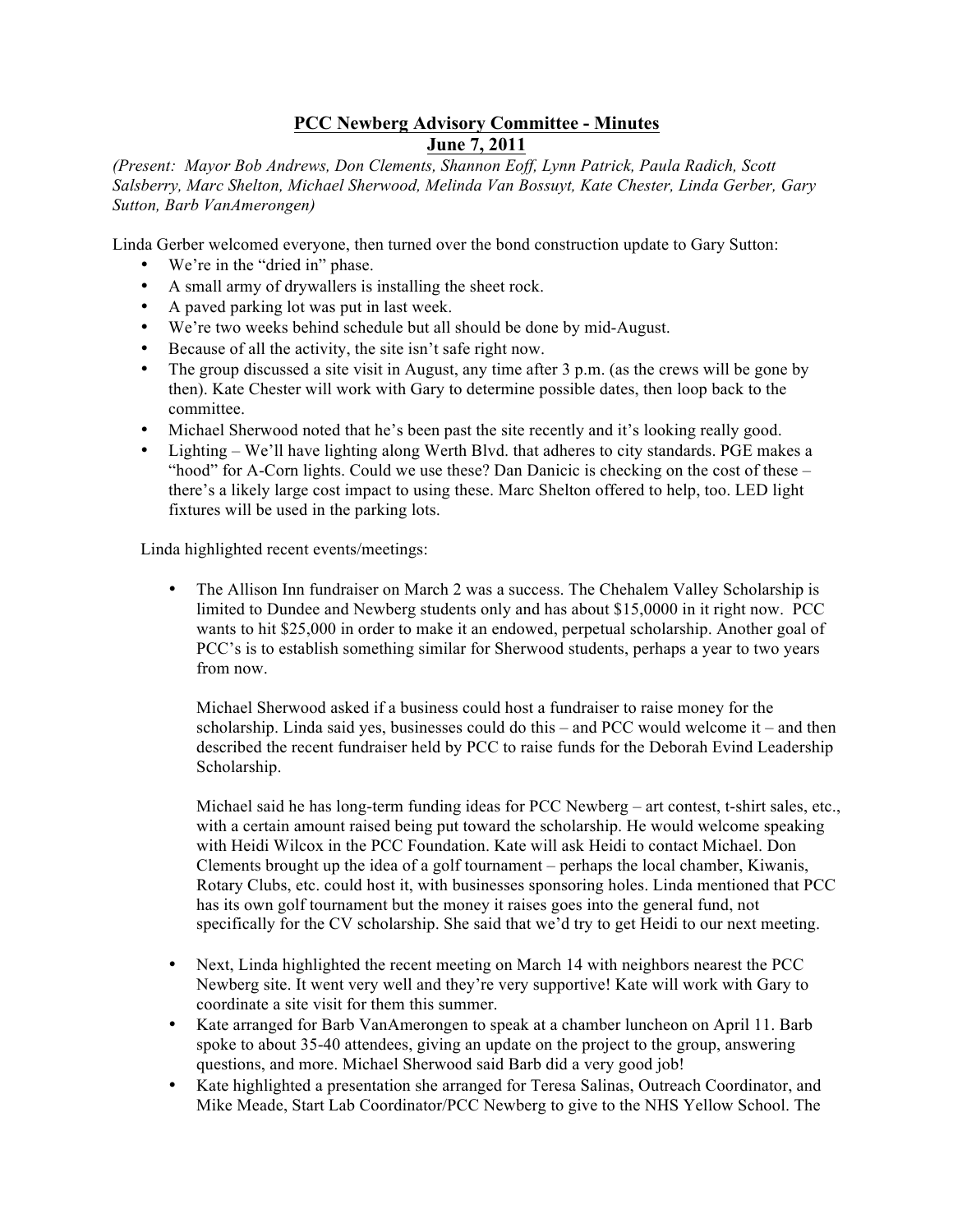presentation – which covered career advising, advising about courses, and FAQs – took place May 12 and attracted 120 juniors and some other students.

- Barb met with NHS administrators on May 17 about a series of workshops nine total throughout the school year – to be offered by PCC that pertain to college planning. She then passed out a handout that described the various workshops.
- Lynn Patrick outlined the most recent "Main Event" on May 21. It again went well although attendance was less than the first one in February. That said, she thinks there were 300 attendees, and the two food vendors outside in the parking lot helped keep engaged longer than they might have otherwise. The next "Main Event" is slated for Aug. 20. PCC has been a participant in the first two.
- Barb described the end-of-the-year party held on June 2 at the Cultural Center. She was so pleased that the students all "seem to have a plan." Linda said she got to visit with faculty that evening.
- Linda will be traveling to Pittsburgh in October to speak at the AASHE conference, which is oriented toward "all things green," and she'll be showcasing PCC Newberg heavily. Video has been shot of PCC Newberg throughout its construction. Kate will work with Mike McNamara to have a video put together that Linda can show at the conference.

Next, Barb highlighted PCC's participation in the upcoming Newberg Old Fashioned Festival and Parade July 29-31. PCC Newberg has purchased its own tent, and students are scheduled to work in the booth this year. Fern Berryman, Barb's assistant, has ordered give-aways for the table. PCC will again participate in the parade with the Smart Car. Kate has made arrangements for it and ordered candy to be handed out to kids along the parade route.

Mayor Bob Andrews asked if PCC would be sponsoring a "Tunes on Tuesday" concert this summer. Kate said she'd contacted the concert coordinator she'd worked with last year but hadn't heard back. However, PCC was most likely not going to sponsor a concert this year, as they're slated to sponsor a "Wine on Tuesday" event in October.

Barb addressed educational programming next. PCC had 300 students enrolled for the spring term, and she had more than 100 enrolled for the summer term. She's fine-tuning an articulation between Chemeketa Community College and PCC for an agreement to tie CCC's viticulture program with PCC's general education program. Also, she met with George Fox University about developing something similar between the two institutions' general education programs so that PCC education students can transfer into GFU's education department.

Barb said that we would welcome the committee's ideas as to how best to market these articulations – to winegrowers, trade press, and more.

She also noted that she, along with PCC science faculty, had met with faculty at Sherwood High School about teaching courses there in the evenings using the high school's newly constructed labs. The goal is to get high school students interested in medicine to take PCC "gateway" classes that expose them to medical professions.

Next, Linda addressed the welding program. NHS has expanded space at the high school for a welding lab. PCC donated equipment. Approximately 230 students are enrolled in the program and getting dual credit at PCC. Barb has had many conversations about whether it's the right time to bring on a FT instructor for the program as part of PCC Newberg this coming year. PCC has willing faculty to teach, and Paula Radich and the school district are in support of this. That said, there is concern from PCC – it's unusual for a new center to hire a FT technical support instructor. While there is high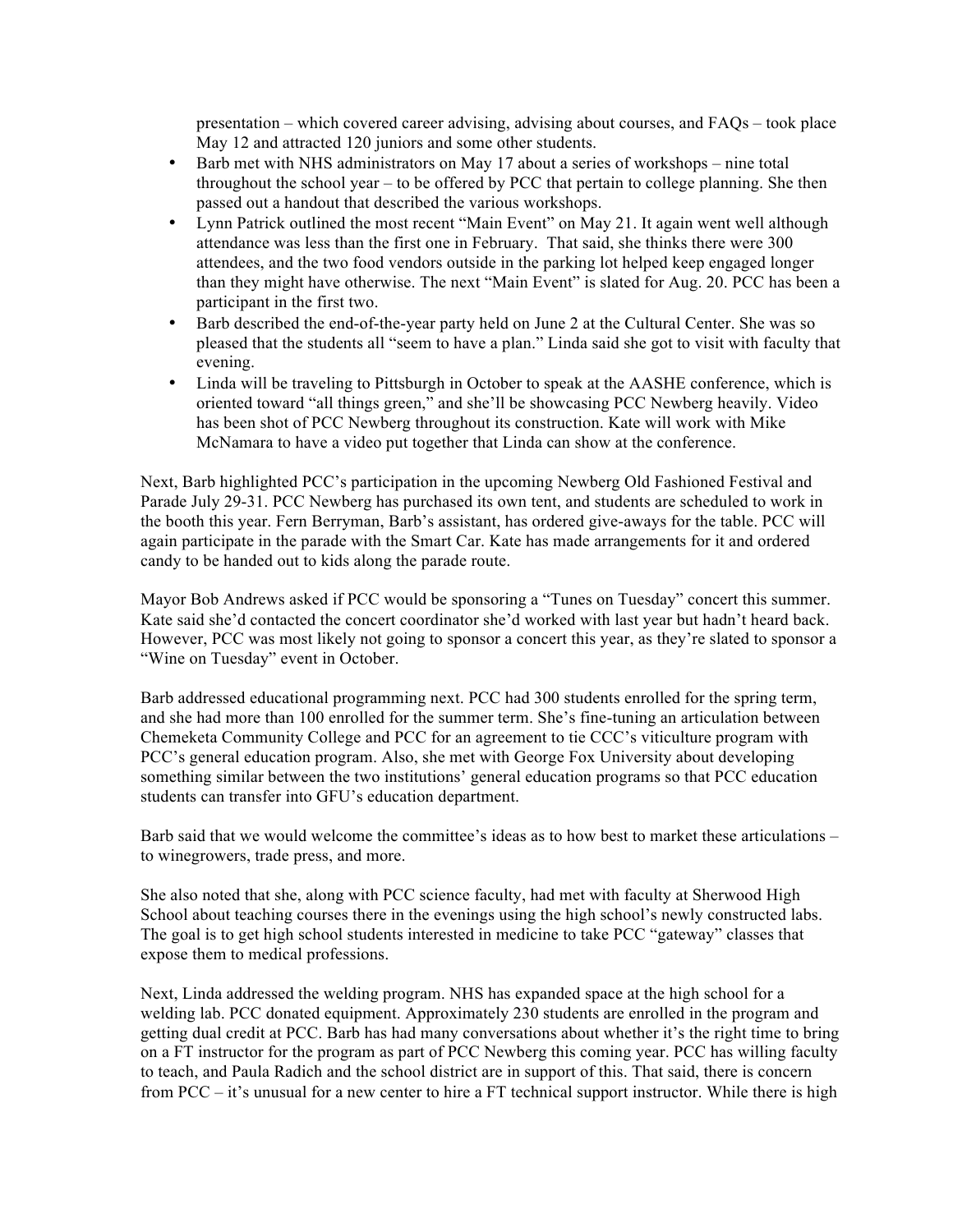enrollment in welding currently, in general PCC would hire a FTer for a high enrollment, lower division transfer discipline, or for Student Services – not CTE. Welding is resource intensive; if we do this, we'll need heavy industry support.

When PCC planned the Newberg center, it hadn't planned for Career Technology (CTE) – it doesn't result in as much FTE and it's resource intensive. Also, a FT instructor would be housed at the high school. PCC doesn't know if it will initially meet target enrollment goals. If we have a FTer,, he or she should be housed at the center, where he/her can interact with students and the community.

Don Clements has heard loud and clear that there is a need for welders despite in the dip in the economy; such a program would fill a need. Perhaps it could be an economic development program – he thought PCC could attract many students. He would send staff to our program. Perhaps the City of Newberg would, too? Maybe the school district?

Michael Sherwood said it's hard to measure balance, but he's heard the same PT vs. FT discussion. A great FTer would be in PCC's best interest – someone that would fit into the community, which is artsy. Welding might be a natural bridge able to do this.

Barb said that if we were to embark on this, the FTer would teach four nights a week. Three welding instructors are currently at Rock Creek, and two are at Swan Island.

Mayor Andrews said that Newberg's industrial park isn't likely to be built out for the next 12-18 months.

Paula Radich suggested a hybrid approach – could juniors and seniors take night courses with their regular schedules? And Yamhill and Carlton students, too? Maybe St. Paul? Perhaps it could become a feeder program for PCC. Linda said that more discussions would take place at PCC.

Linda addressed smoking on campus and "Good Neighbor Zones." She has the authority to install GNZs on the grounds but asked the group for their thoughts. Marc Shelton suggested a GNZ on undeveloped area on the property; Mayor Andrews suggested near the parking lot. Perhaps we should wait and see if there is a need.

Gary will check on the number of sub-contractors who are locally based and working on the PCC Newberg project, for Mayor Andrews.

Next up was a recap of recent public relations. Kate handed out copies of the summer issue of *Communities Magazine*, which includes a feature she wrote on the opening of PCC Newberg. She passed around a collection of copies of media breaks, Web site coverage, etc., since the last meeting, for the committee to review. Kate gave an update on banners for the parking lots – instead of creating a PCC Newberg banner this year, PCC's district Marketing office will produce some sort of  $50<sup>th</sup>$ anniversary banner that is specialized for Newberg. Finally, video of the construction of PCC Newberg has been ongoing since January, and Kate is working with the producers to create videos and loop reels for conferences, the Web site, events and more.

Future events were highlighted next. Kate confirmed that PCC is hosting a chamber "Wine on Tuesday" at PCC Newberg on Oct. 11. The grand opening for PCC Newberg will likely take place in early to mid-October. The committee thought a family-themed grand opening that was inclusive for the entire community would be embraced. Paula Radich said that when ODOT hosted a block party - - with burgers, chips and drinks over the lunch hour on a weekday, with merchants co-sponsoring – it